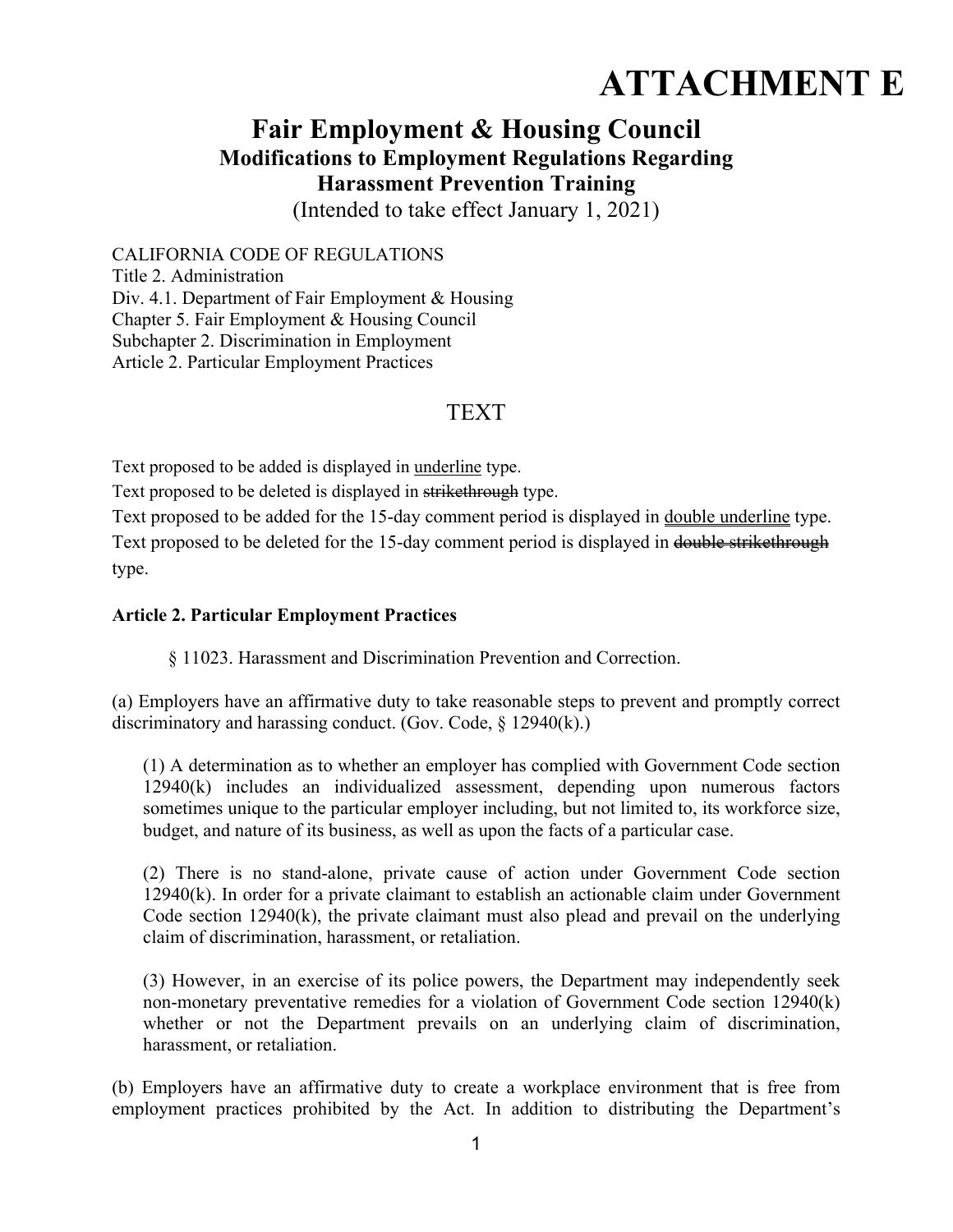publication on sexual harassment or an alternative writing that complies with Government Code section 12950, an employer shall develop and distribute to its employees a harassment, discrimination, and retaliation prevention policy that:

(1) Is in writing;

(2) Lists all current protected categories covered under the Act;

(3) Indicates that the law prohibits coworkers and third parties, as well as supervisors and managers, with whom the employee comes into contact from engaging in conduct prohibited by the Act;

(4) Creates a complaint process to ensure that complaints receive:

(A) An employer's designation of confidentiality, to the extent possible;

(B) A timely response;

(C) Impartial and timely investigations by qualified personnel;

(D) Documentation and tracking for reasonable progress;

(E) Appropriate options for remedial actions and resolutions; and

(F) Timely closures.

(5) Provides a complaint mechanism that does not require an employee to complain directly to his or her immediate supervisor, including, but not limited to, the following:

(A) Direct communication, either orally or in writing, with a designated company representative, such as a human resources manager, EEO officer, or other supervisor; and/or

(B) A complaint hotline; and/or

(C) Access to an ombudsperson; and/or

(D) Identification of the Department and the U.S. Equal Employment Opportunity Commission (EEOC) as additional avenues for employees to lodge complaints.

(6) Instructs supervisors to report any complaints of misconduct to a designated company representative, such as a human resources manager, so the company can try to resolve the claim internally. Employers with  $50$  or more employees are required to include this as a topic in mandated sexual harassment prevention training, pursuant to section 11024 of these regulations.

(7) Indicates that when an employer receives allegations of misconduct, it will conduct a fair,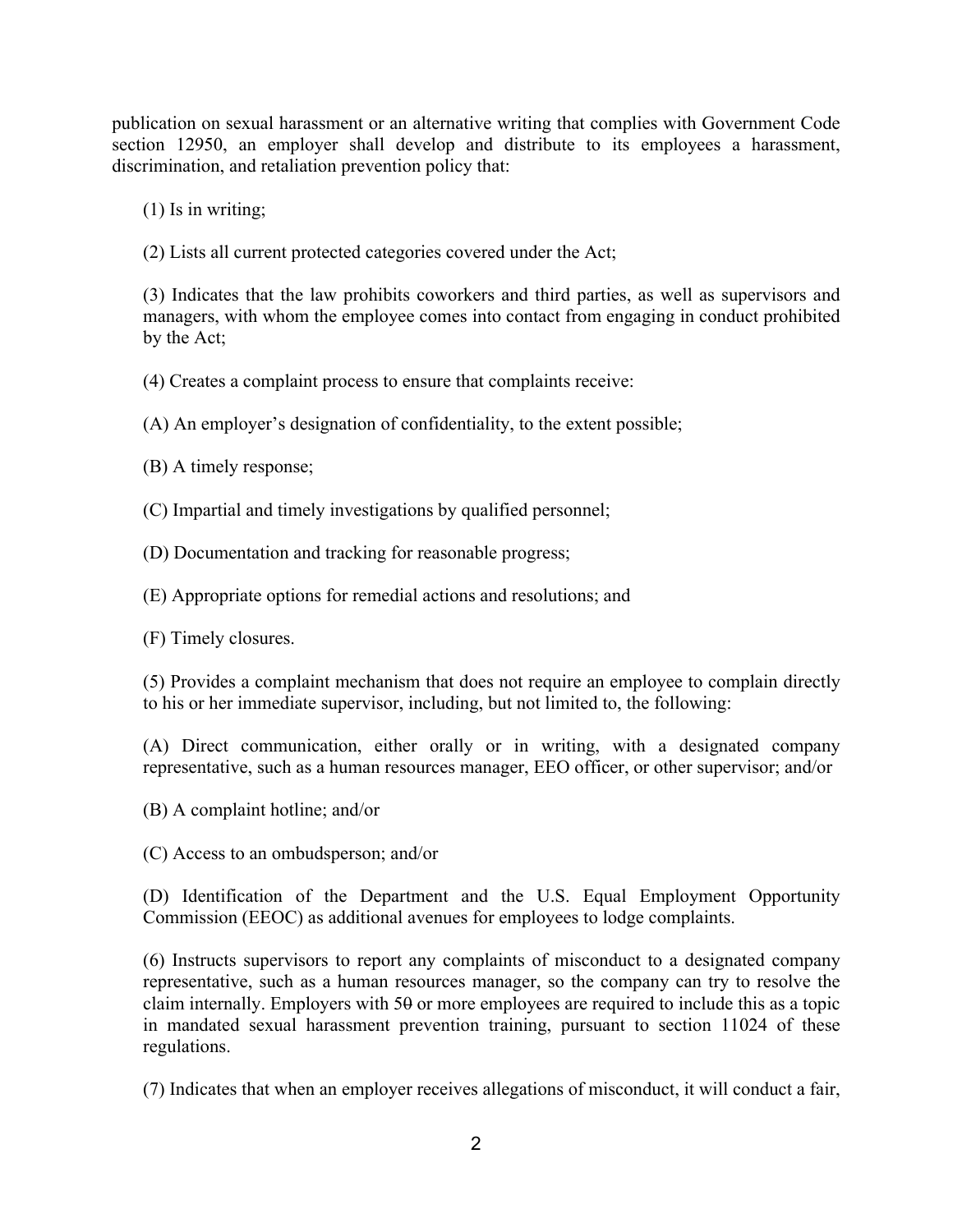timely, and thorough investigation that provides all parties appropriate due process and reaches reasonable conclusions based on the evidence collected.

(8) States that confidentiality will be kept by the employer to the extent possible, but not indicate that the investigation will be completely confidential.

(9) Indicates that if at the end of the investigation misconduct is found, appropriate remedial measures shall be taken.

(10) Makes clear that employees shall not be exposed to retaliation as a result of lodging a complaint or participating in any workplace investigation.

(11) Includes a link to, or the Department's website address for, the sexual harassment online training courses created by the Department.

(c) Dissemination of the policy shall include one or more of the following methods:

(1) Printing and providing a copy to all employees with an acknowledgment form for the employee to sign and return;

(2) Sending the policy via e-mail with an acknowledgment return form;

(3) Posting current versions of the policies on a company intranet with a tracking system ensuring all employees have read and acknowledged receipt of the policies;

(4) Discussing policies upon hire and/or during a new hire orientation session; and/or

(5) Any other way that ensures employees receive and understand the policies.

(d) In addition to the actions described above, every employer shall post a poster developed by the Department regarding transgender rights in a prominent and accessible location in the workplace.

(e) Any employer whose workforce at any facility or establishment contains 10 percent or more of persons who speak a language other than English as their spoken language shall translate the policy into every language that is spoken by at least 10 percent of the workforce.

Note: Authority cited: Section 12935(a), Government Code. Reference: Sections 12920, 12921, 12940 and 12950, Government Code; *Scotch v. Art Institute of California-Orange County, Inc.* (2009) 173 Cal.App.4th 986; *Trujillo v. No. County Transit Dist.* (1998) 63 Cal.App.4th 280, 289; *Dept. Fair Empl. & Hous. v. Lyddan Law Group, LLP*. (October 19, 2010) No. 10-04-P [2010 WL 4901732, at \*16 (Cal.F.E.H.C)].

§ 11024. Required Training and Education Regarding Harassment Based on Sex, Gender Identity, Gender Expression, and Sexual Orientation.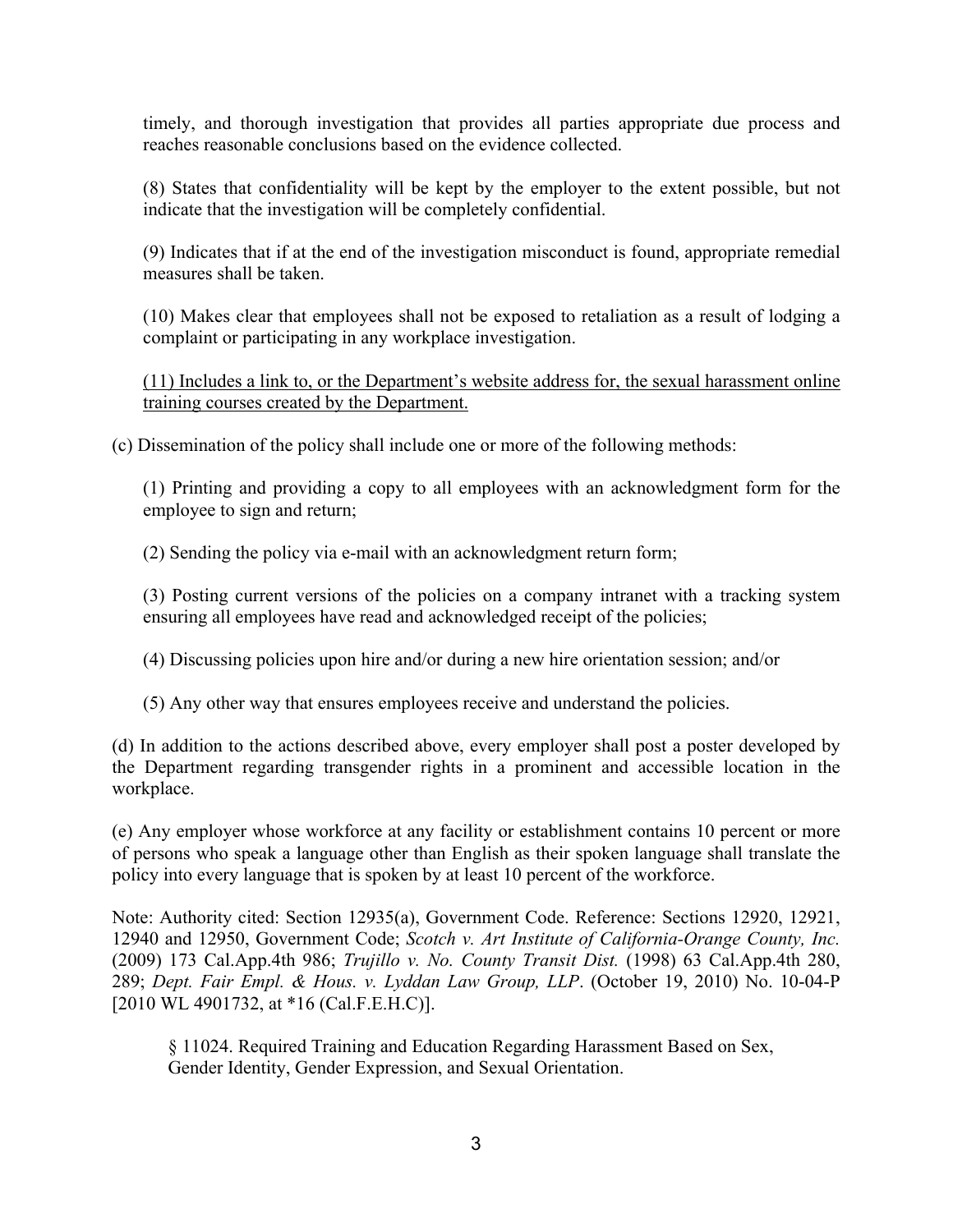(a) Definitions. For purposes of this section, the following definitions apply:

(1) "Contractor" is a person performing services pursuant to a contract with an employer, meeting the criteria specified by Government Code section  $12940(j)(5)$ , under the means described in section 11008(d).

(2) "Effective interactive training" includes any of the following:

(A) "Classroom" training is in-person, trainer-instruction, whose content is created by a trainer and provided to an employeesupervisor by a trainer, in a setting removed from the employee's supervisor's daily duties.

(B) "E-learning" training is individualized, interactive, computer-based training created by a trainer and an instructional designer. An e-learning training shall provide a link or directions on how to contact a trainer who shall be available to answer questions and to provide guidance and assistance about the training within a reasonable period of time after the employees upervisor asks the question, but no more than two business days after the question is asked. The trainer shall maintain all written questions received, and all written responses or guidance provided, for a period of two years after the date of the response.

(C) "Webinar" training is an internet-based seminar whose content is created and taught by a trainer and transmitted over the internet or intranet in real time. An employer utilizing a webinar for its supervisorsemployees must document and demonstrate that each supervisor employee who was not physically present in the same room as the trainer nonetheless attended the entire training and actively participated with the training's interactive content, discussion questions, hypothetical scenarios, polls, quizzes or tests, and activities. The webinar must provide the supervisorsemployees an opportunity to ask questions, to have them answered and otherwise to seek guidance and assistance. For a period of two years after the date of the webinar, the employer shall maintain a copy of the webinar, all written materials used by the trainer and all written questions submitted during the webinar, and document all written responses or guidance the trainer provided during the webinar.

(D) The Department's online training courses on the prevention of sexual harassment in the workplace.

(DE) Other "effective interactive training" and education includes the use of audio, video or computer technology in conjunction with classroom, webinar and/or e-learning training. These, however, are supplemental tools that cannot, by themselves, fulfill the requirements of this subdivision.

(EF) For any of the above training methods, the instruction shall include questions that assess learning, skill-building activities that assess the supervisor'semployee's application and understanding of content learned, and numerous hypothetical scenarios about harassment, each with one or more discussion questions so that supervisorsemployees remain engaged in the training. Examples include pre- or post-training quizzes or tests, small group discussion questions, discussion questions that accompany hypothetical fact scenarios,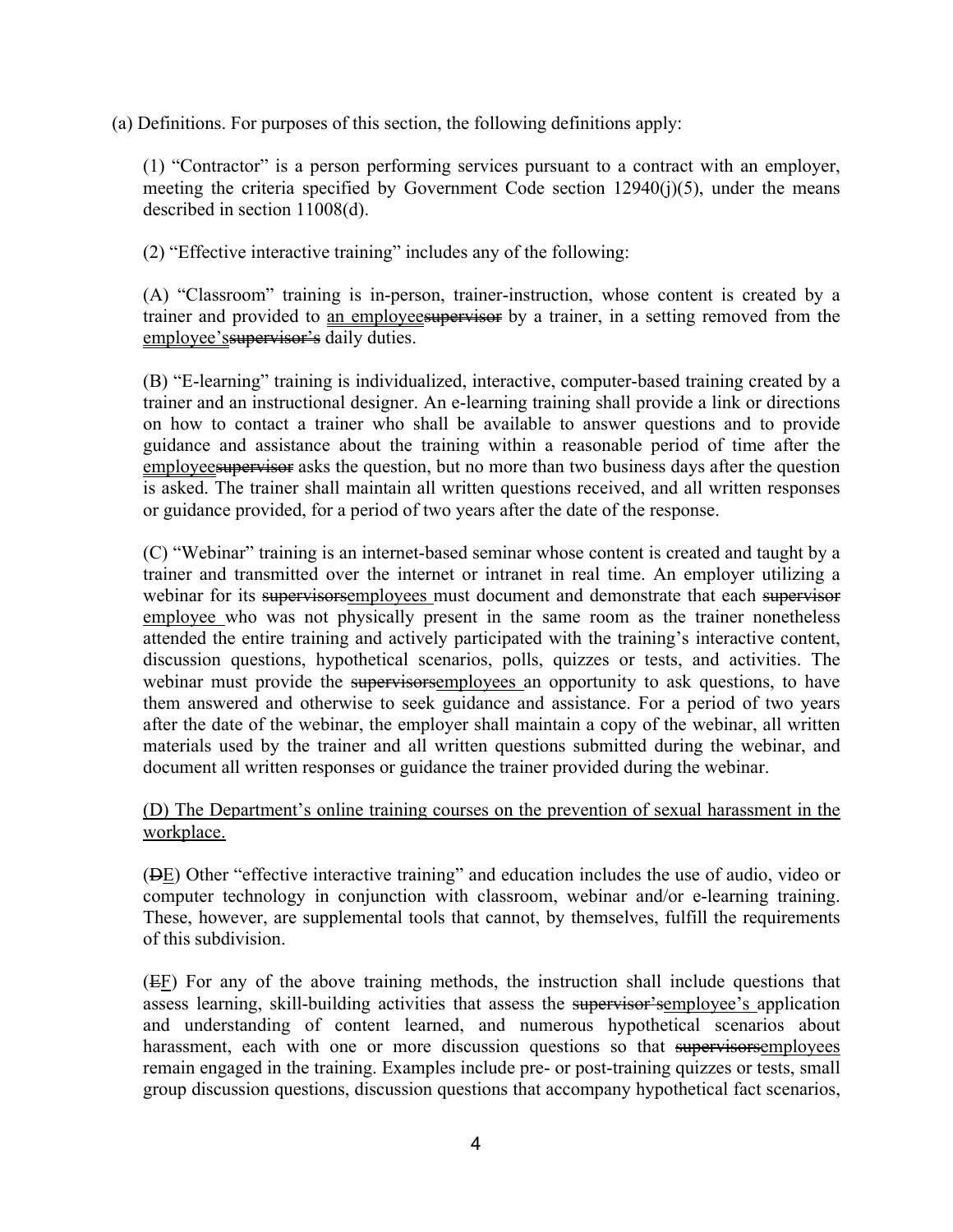use of brief scenarios discussed in small groups or by the entire group, or any other learning activity geared towards ensuring interactive participation as well as the ability to apply what is learned to the supervisor's employee's work environment.

 $(3)$  "Employee" includes full time, part time, and temporary workers. For purposes of In this section only, for purposes of determining whether employers meet the coverage threshold of employing five or more individuals, the term "employee" includes unpaid interns, unpaid volunteers, and persons providing services pursuant to a contract.

(4) "Employer" means any of the following:

(A) any person engaged in any business or enterprise in California, who employs  $50$  or more employees to perform services for a wage or salary or contractors or any person acting as an agent of an employer, directly or indirectly.

(B) the state of California, counties, and any other political or civil subdivision of the state and cities, regardless of the number of employees. For the purposes of this section, governmental and quasi-governmental entities such as boards, commissions, local agencies and special districts are considered "political subdivisions of the state."

(5) "Harassment" under this section refers to harassment on the bases of sex, gender identity, gender expression, and sexual orientation.

(6) "Having 50 or more employees" means employing or engaging 50 or more employees or contractors under the means described in section 11008(d). There is no requirement that the 50 employees or contractors work at the same location or all work or reside in California.

(7) "Instructional Designer" under this section is an individual with expertise in current instructional best practices, and who develops the training content based upon material provided by a trainer.

(8) "New" supervisory employees are employees promoted or hired to a supervisory position after the date the employer last provided sexual harassment prevention training.

(9) "Supervisory employees" or "supervisors" under this section are supervisors located in California, defined under Government Code section 12926. Attending training does not create an inference that an employee is a supervisor or that a contractor is an employee or a supervisor.

(10) "Trainers" or "Trainers or educators" qualified to provide training under this section are individuals who, through a combination of training, experience, knowledge, and expertise, have the ability to provide training about the following: 1) the definitions of abusive conduct, sexual harassment as specified in Government Code section 12940(j), gender identity, gender expression, sexual orientation, and the definitions of the other bases enumerated in the FEHA as specified in Government Code section 12940(a); 2) how to identify behavior that may constitute unlawful harassment, discrimination, and/or retaliation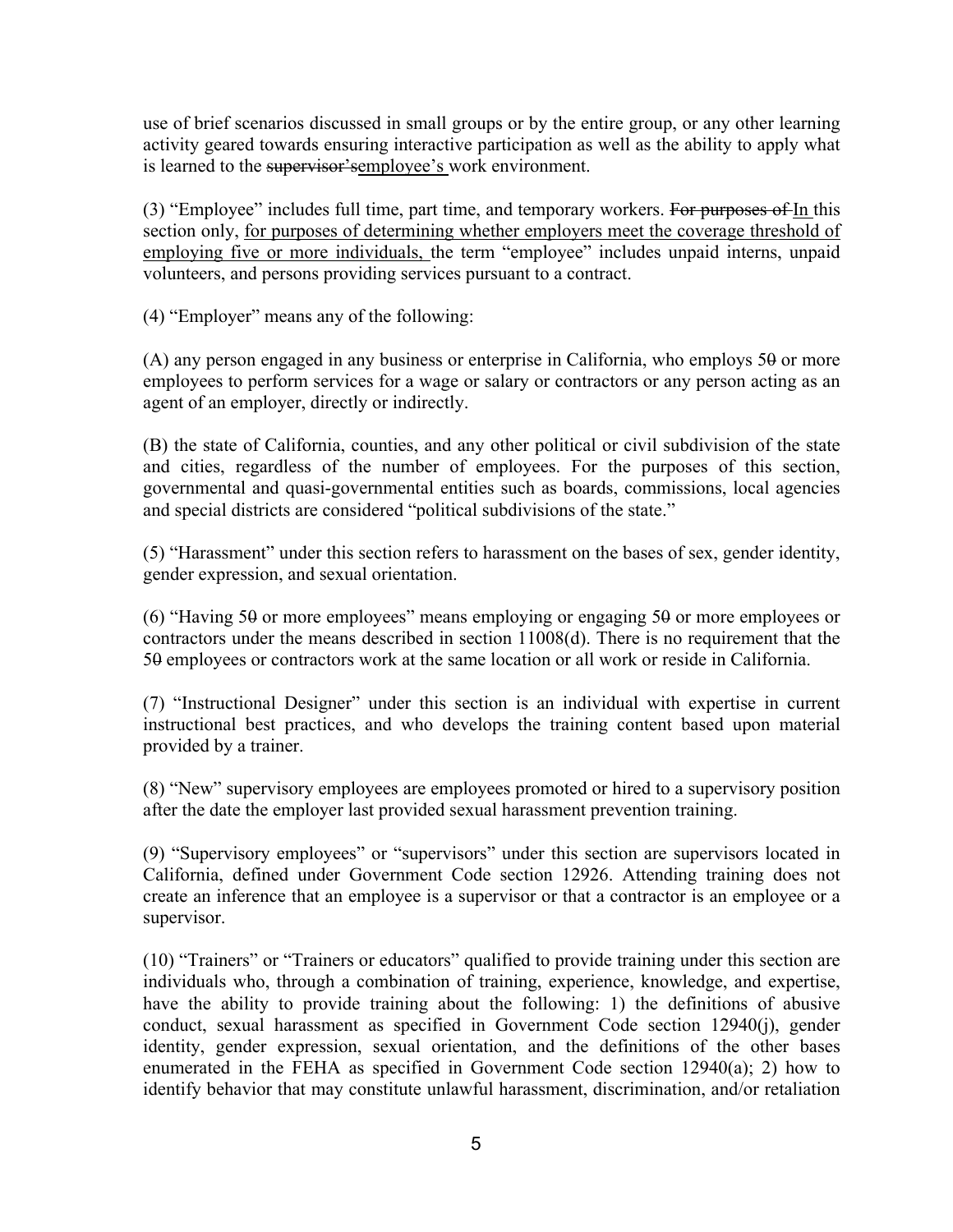under both California and federal law; 3) what steps to take when harassing behavior occurs in the workplace; 4) how to report harassment complaints; 5) supervisors' obligation to report harassing, discriminatory, or retaliatory behavior of which they become aware; 6) how to respond to a harassment complaint; 7) the employer's obligation to conduct a workplace investigation of a harassment complaint; 8) what constitutes retaliation and how to prevent it; 9) essential components of an anti-harassment policy; 10) the effect of harassment on harassed employees, co-workers, harassers and employers; and 11) practical examples in the prevention of harassment, discrimination, and retaliation based on sex, gender identity, gender expression, sexual orientation, and the prevention of abusive conduct. Nothing in this section shall preclude an employer from utilizing multiple trainers who, in combination, meet all of the qualifications required by this subsection.

(A) A trainer also shall be one or more of the following:

1. "Attorneys" admitted for two or more years to the bar of any state in the United States and whose practice includes employment law under the Fair Employment and Housing Act and/or Title VII of the federal Civil Rights Act of 1964, or

2. "Human resource professionals," "harassment prevention consultants," or peer-topeer trainers with a minimum of two years of practical experience in one or more of the following: a) designing or conducting discrimination, retaliation and harassment prevention training; b) responding to harassment complaints or other discrimination complaints; c) conducting investigations of harassment complaints; or d) advising employers or employees regarding discrimination, retaliation and harassment prevention, or

3. "Professors or instructors" in law schools, colleges or universities who have either 20 instruction hours or two or more years of experience in a law school, college or university teaching about employment law under the Fair Employment and Housing Act and/or Title VII of the federal Civil Rights Act of 1964.

(B) Individuals who do not meet the qualifications of a trainer as an attorney, human resource professional, harassment prevention consultant, peer-to-peer trainer, professor or instructor because they lack the requisite years of experience may team teach with a trainer, in accordance with subsections (A)1. through (A)3., immediately above, in classroom or webinar trainings provided that the trainer supervises these individuals and the trainer is available throughout the training to answer questions from training attendees.

(11) "Training," as used in this section, is effective interactive training as defined at section 11024(a)(2).

(12) "Two hours" of training is two hours of classroom training or two hours of webinar training or, in the case of an e-learning training, a program that takes the supervisor no less than two hours to complete.

(13) "One hour" of training is one hour of classroom training or one hour of webinar training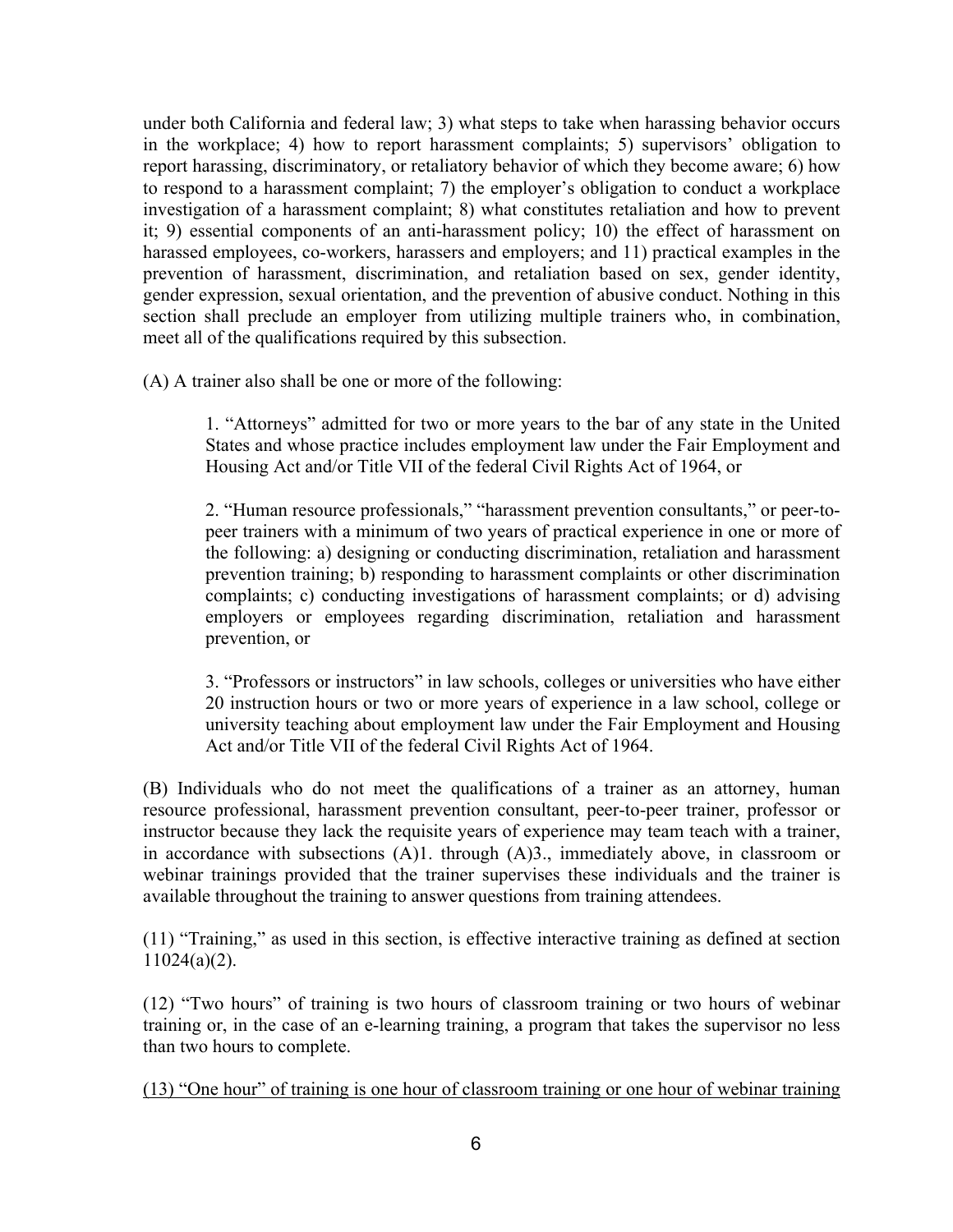or, in the case of an e-learning training, a program that takes the employee no less than one hour to complete.

(b) Training.

(1) Frequency of Training. An employer shall provide one hour of training to nonsupervisory employees and two hours of training to supervisory employees, in the content specified in section 11024(c), once every two years, and may use either of the following methods or a combination of the two methods to track compliance.

(A) "Individual" Tracking. An employer may track its training requirement for each supervisory employee, measured two years from the date of completion of the last training of the individual supervisoremployee.

(B) "Training year" tracking. An employer may designate a "training year" in which it trains some or all of its supervisory employees and thereafter must again complete a retraining of these supervisors employees by the end of the next "training year," two years later. For example, supervisors employees trained in training year 2005–2020 shall be retrained in 20072022. For newly hired employees or employees promoted to supervisorys positions who receive training within six months of their hiring or their assuming their of a supervisory positions and that training falls in a different training year, the employer may include them in the next group training year, even if that occurs sooner than two years. An employer shall not extend the training year for the new employees and/or new supervisors beyond the initial two year training year. Thus, with this method, assume that an employer trained all of its supervisors in  $2005 - 2020$  and sets  $2007 - 2022$  as the next training year. If a new employee and/or new supervisor is trained in 2006 2021 and the employer wants to include the new supervisor in its training year, the new supervisor would need to be trained in 2007–2022 with the employer's other supervisors employees.

(2) Documentation of Training. To track compliance, an employer shall keep documentation of the training it has provided its employees under this section for a minimum of two years, including but not limited to the names of the supervisory employees trained, the date of training, the sign in sheet, a copy of all certificates of attendance or completion issued, the type of training, a copy of all written or recorded materials that comprise the training, and the name of the training provider.

(3) Training at New Businesses. Businesses created after January 1, 20062021, must provide training to supervisors employees within six months of their establishment and thereafter biennially. Businesses that expand to 50 employees and/or contractors, and thus become eligible under these regulations, must provide training to supervisors within six months of their eligibility and thereafter biennially.

(4) Training for New Employees. New employees shall be trained within six months of their hire date and thereafter shall be trained once every two years, measured either from the individual or training year tracking method.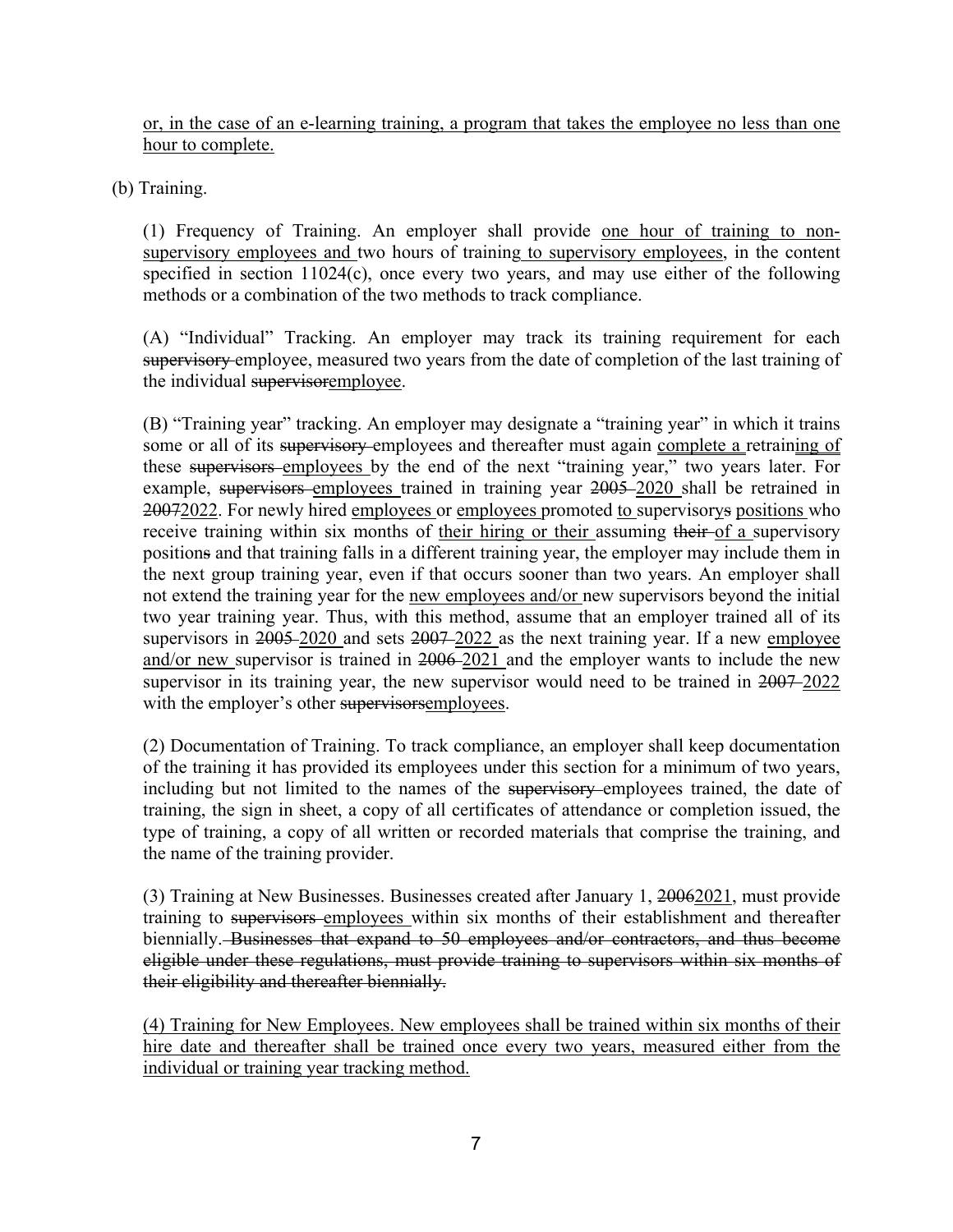(54) Training for New Supervisors. New supervisors shall be trained within six months of assuming their supervisory position (either as a new hire or as a promoted employee) and thereafter shall be trained once every two years, measured either from the individual or training year tracking method.

 $(65)$  Duplicate Training. An employeesupervisor who has received training in compliance with this section within the prior two years either from a current, a prior, an alternate or a joint employer need only be given, be required to read and to acknowledge receipt of, the employer's anti-harassment policy within six months of assuming the supervisor's employee's new supervisory position or within six months of the employer's eligibility. That supervisor employee shall otherwise be put on a two year tracking schedule based on the supervisor's employee's last training. The burden of establishing that the prior training was legally compliant with this section shall be on the current employer. An employee who has received training in compliance with this section within the prior two years either from a current, a prior, or an alternate or a joint employer, or who received a valid work permit from the Labor Commissioner that required the employee to receive training in compliance with this section within the prior two years, shall be given, and required to read and to acknowledge receipt of, the employer's anti-harassment policy within six months of assuming the employee's new position. That employee shall then be put on a two year tracking schedule based on the employee's last training. The current employer shall have the burden of establishing that the prior training was legally compliant with this section.

(76) Duration of Training. The training required by this section may be completed in segments, so long as the combined segments meet or exceed the applicable hourly requirement does not need to be completed in two consecutive hours. For classroom training or webinars, the minimum duration of a training segment shall be no less than half an hour. E-learning courses may include bookmarking features, which allow an employee supervisor to pause his or herthe individual training so long as the actual e-learning program is two one hour for nonsupervisory employees and two hours for supervisorss.

(8) Training of Employees Who<del>That</del> Are Minors. Minors whothat are between fourteen and seventeen years of age shall be trained. Employers may elect to train minors in the same manner as other employees and provide them with receive the same training materials provided to other employees. Alternatively, employers may elect to train minors in a manner they deem is better tailored for minors, and provide similarly tailored training materials, so long as the training and materials comply with the subject matter content and format requirements set forth in Government Code Section 12950.1 and these regulations. The minor may  $\frac{1}{2}$  shall be accompanied by a parent or legal guardian for the training. Employers are not required to provide the training mandated by Government Code section 12950.1 to minors younger than fourteen. If, during the course of the minor's employment, the minor attains the age of fourteen, the employer is then required to provide the training to the minor and the minor's parent or legal guardian within six months of the minor employee's fourteenth birthday and every two years thereafter, measured either from the individual or training year tracking method.

(9) Training of Seasonal or Temporary Employees. For seasonal,  $\theta$  temporary, or other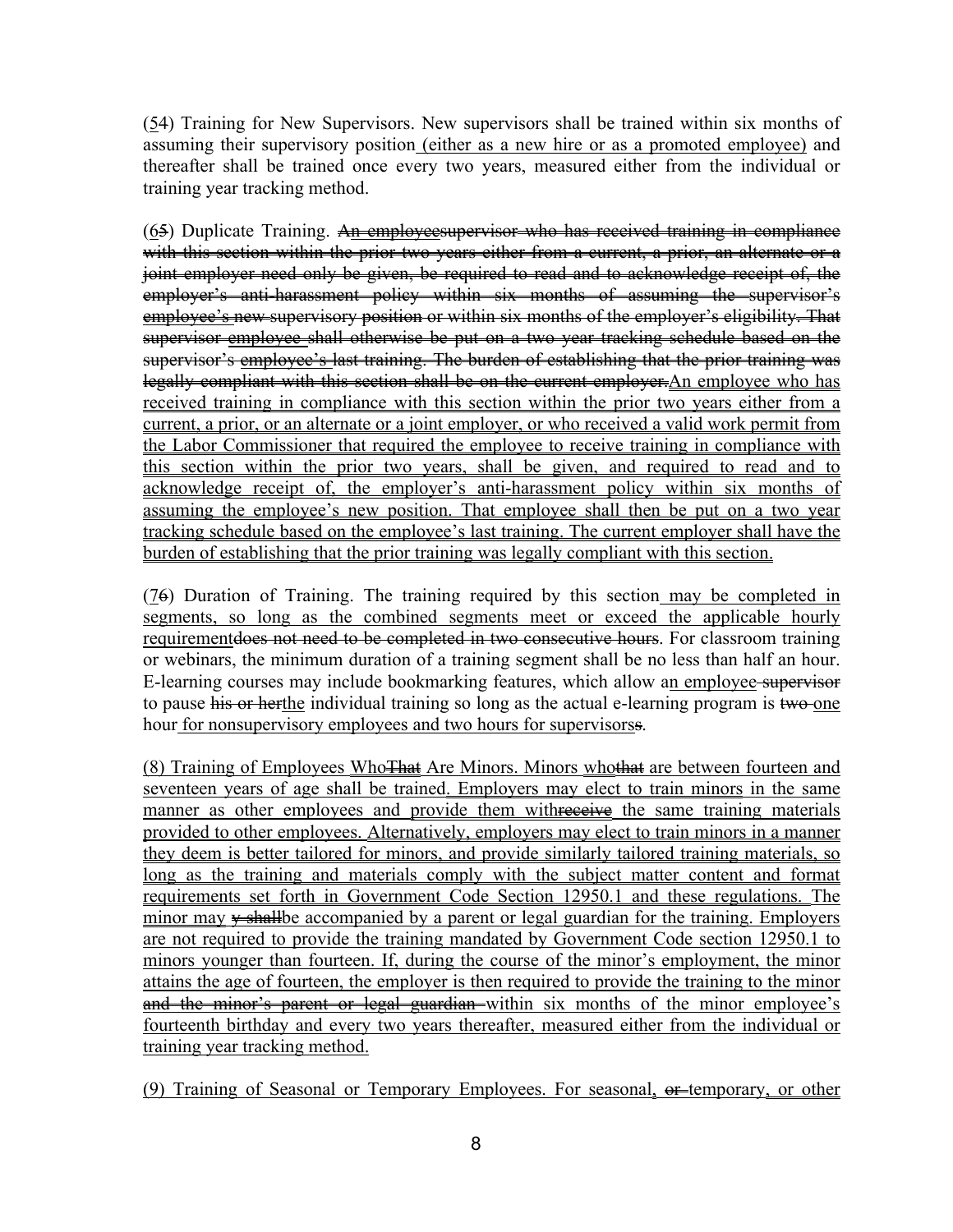employees, or any employee that who are is hired to work for less than six months, an employer shall provide the training within 30 calendar days after the hire date or within one hundred hours worked, whichever comes first. In those instances where a seasonal, temporary, or other employee is hired to work for less than six months, but has not worked in the 30 calendar days after being hired, then the "hire date" shall mean the first day of work for purposes of identifying the required date of compliance with this provision. Seasonal, temporary or other employees who are hired to work both for less than 30 calendar days and for less than one hundred hours of work are not required to be trained. In the case of a temporary employee employed by a temporary services employer, as defined in Section 201.3 of the Labor Code, to perform services for clients, the training shall be provided by the temporary services employer, not the client. In such instances, the temporary services employer shall also provide both their own anti-harassment policy and the anti-harassment policy of any client employer at whose worksite the employee is working at the time the training is provided. The temporary services employer may coordinate with the client employer to instead have the client employer provide its own anti-harassment policy, but remains responsible for any failure by the client employer to provide the policy. Employers that whe hire seasonal or temporary employees through union hiring halls may contract with the union to have the union administer the trainings and maintain records of compliance with the training deadlines required by Government Code section 12950.1, but remain responsible as the employer for any deficiencies in compliance.

(10) Training of Migrant and Seasonal Agricultural Workers. Migrant and seasonal agricultural workers, as defined in the federal Migrant and Seasonal Agricultural Worker Protection Act (29 U.S.C. section 1802), shall be trained in a manner consistent with California Labor Code section 1684(a)(8).

(11) Training of Workers Subject to a Multiemployer Collective Bargaining Agreement in the Construction Industry. An employer that employs workers pursuant to a multiemployer collective bargaining agreement in the construction industry may meet the training requirements by demonstrating that an employee has been trained within the past two years under any of the circumstances permitted by and outlined in Government Code section 12950.1(l).

(c) Objectives and Content.

(1) The learning objectives of the training mandated by Government Code section 12950.1 shall be: 1) to assist California employers in changing or modifying workplace behaviors that create or contribute to harassment based on "sex," "gender identity," "gender expression," and "sexual orientation" as those terms are defined in California and federal law, where applicable; 2) to provide trainees with information related to the negative effects of abusive conduct (as defined in Government Code section  $12950.1(i)(2)$ ) in the workplace; and 3) to develop, foster, and encourage a set of values in supervisory employees who complete mandated training that will assist them in preventing, effectively responding to incidents of harassment, and implementing mechanisms to promptly address and correct wrongful behavior.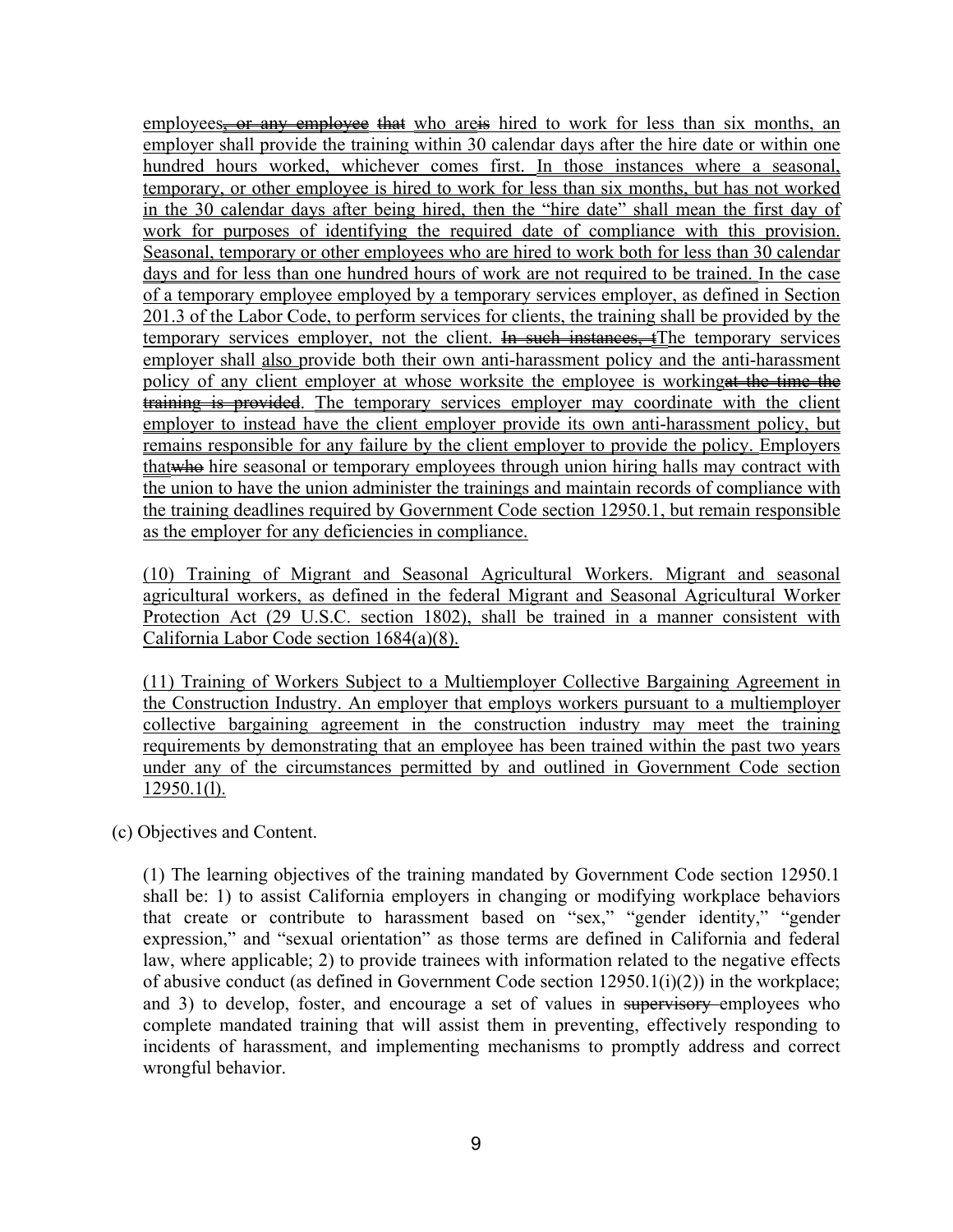(2) Towards that end, the training mandated by Government Code section 12950.1 shall include, but is not limited to:

(A) Definitions of unlawful harassment under the Fair Employment and Housing Act (FEHA) and Title VII of the federal Civil Rights Act of 1964, where applicable. In addition to defining harassment covered by this section, an employer may provide a definition of and train about unlawful harassment on other bases enumerated in the FEHA, as specified at Government Code section 12940(j), and may discuss how harassment of an employee may encompass more than one basis.

(B) FEHA and Title VII statutory provisions and case law principles concerning the prohibition against and the prevention of unlawful harassment, discrimination and retaliation in employment.

(C) The types of conduct that constitute harassment.

(D) Remedies available for harassment victims in civil actions; potential employer/individual exposure/liability.

(E) Strategies to prevent harassment in the workplace.

(F) Supervisors' obligation to report harassment, discrimination, and retaliation of which they become aware.

(G) Practical examples, such as factual scenarios taken from case law, news and media accounts, hypotheticals based on workplace situations and other sources, which illustrate harassment, discrimination and retaliation using training modalities such as role plays, case studies and group discussions.

(H) The limited confidentiality of the complaint process.

(I) Resources for victims of unlawful harassment, such as to whom they should report any alleged harassment.

(J) In addition to discussing strategies to prevent harassment, the training should also cover the steps necessary to take appropriate remedial measures to correct harassing behavior, which includes an employer's obligation to conduct an effective workplace investigation of a harassment complaint.

(K) Training on what to do if the a supervisor is personally accused of harassment.

(L) The essential elements of an anti-harassment policy and how to utilize it if a harassment complaint is filed. Either the employer's policy or a sample policy shall be provided to the supervisorsemployees. Regardless of whether the employer's policy is used as part of the training, the employer shall give each supervisor-employee a copy of its anti-harassment policy and require each supervisor employee to read and to acknowledge receipt of that